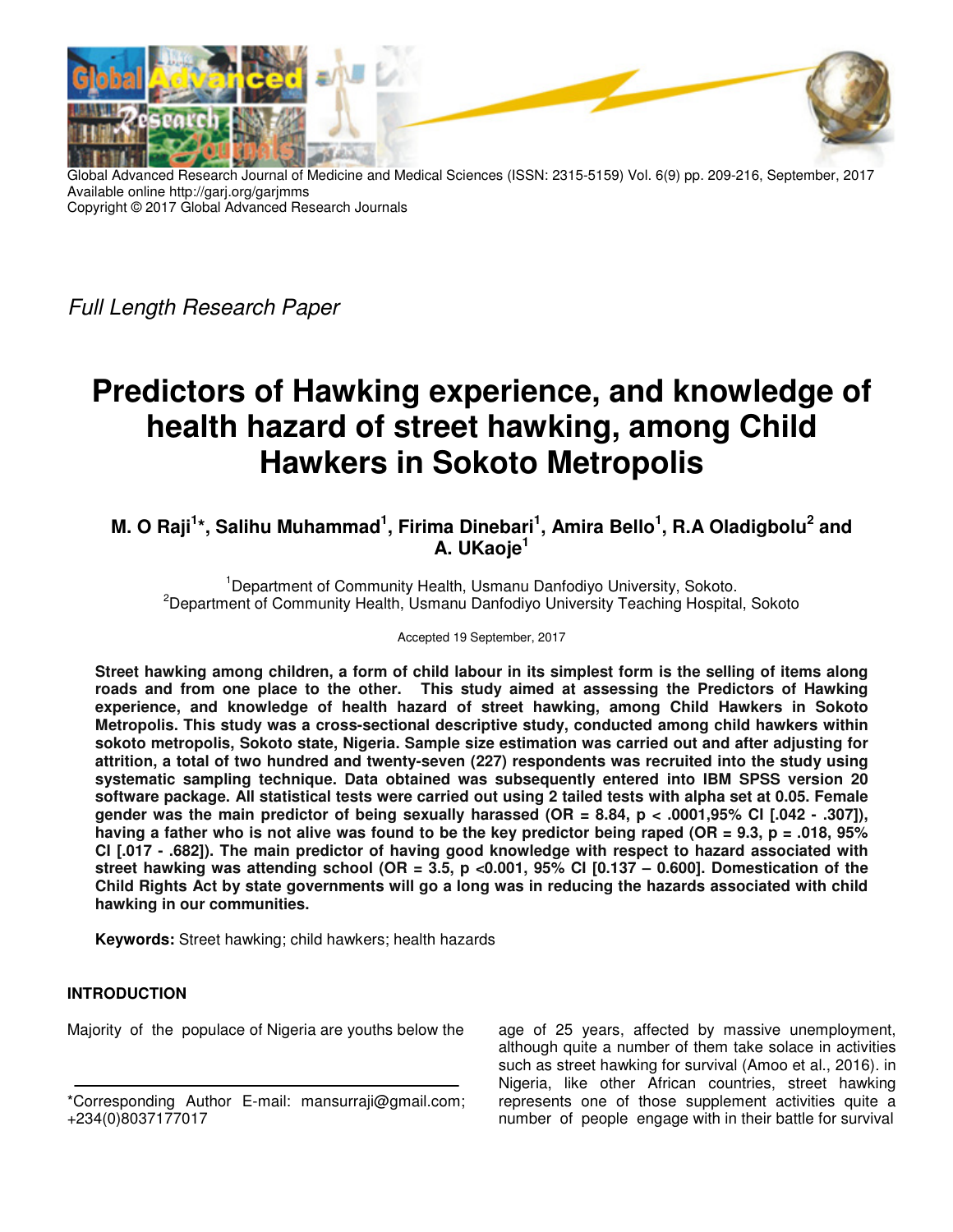in the face of economic recession (Amoo et al., 2016) Street hawking activities falls within the informal sector of the economy and participation in this activity is synonymous with impoverishment and survivalist responses of persons with very little alternative (Amoo et al., 2016).

The statistical information and monitoring programme on child labour survey (SIMPOC) reported that approximately 15 million working children in Nigeria are engaged in one form of child labour or the other; comprising of about 7.8 million males and 7.2 million females. Out of this 15 million, 6 million children do not attend school (Ojie, 2007).

Street hawking among children, a form of child labour in its simplest form is the selling of items along roads and from one place to the other (Umar, 2009). Over the years, increases in the number of child hawkers have been observed in Nigeria especially in rural areas; however, this picture is now largely seen in most urban areas (Omo, 2013).

Sokoto metropolis is not left out with respect to the challenges of child hawkers as numerous under aged hawkers are found all around busy streets, markets and motor parks.

Child hawkers are engaged on a regular basis in selling of various items, with the aim of earning economic dividend for themselves or their families (Kaletapwa, 2013). Hawking more often than not is carried out at the expense of schooling, some of them that struggle to attend school may not have sufficient time to rest after school, for home work and for extra studies (Kaletapwa, 2013).

Hawking exposing these child hawkers to danger and risks associated with working on the streets. Exposure to life on the street at such young ages may lead to negative behaviour such as cigarette smoking, substance use, stealing, prostitution etc (Kaletapwa, 2013).

Some of the problem that have been reported among child hawkers include physical hazards such as musculoskeletal disorders, dermatitis (from exposure to extreme weather conditions) road traffic accidents,; vulnerability to sexual assault leading to rape and prostitution; mobbing and even ritual killing (Nduka and Duru, 2014). Most child hawkers usually hawk in company of their mates, usually not guided by adults, this scenario further increases the likelihood of these children having injuries and accidents (Ayodele and Olubayo-Fatiregun, 2014). Injuries and accidents occurring among street hawkers especially children is said to occur almost on a daily basis (Ayodele and Olubayo-Fatiregun, 2014).

There is scarcity of literature with respect to underage hawking in sokoto, this study was conducted with the hope of addressing the gaps with respect to under aged hawking in sokoto, it is also hoped that the outcome of this study will serve as a base-line for further studies in sokoto. This study aimed at assessing the Predictors of Hawking experience, and knowledge of health hazard of

street hawking, among Child Hawkers in Sokoto Metropolis.

#### **MATERIALS AND METHOD**

This study was a cross-sectional descriptive study, conducted among child hawkers hawking within the metropolitan areas of sokoto state. Sample size estimation was carried out using formula for sample size estimation for cross-sectional studies and after adjusting for attrition a total of two hundred and twenty seven (227) respondents was recruited into the study. Line listing of the sites within the metropolis where large numbers of child hawkers are found was carried out through a quick survey conducted by the researchers. It was observed that child hawkers are mainly concentrated around major markets, major motor parks and some busy streets. Proportional allocation was done with respect to the study sites were large number of hawkers are found. Within each of the respective study sites, systematic sampling technique was used to recruit eligible respondents into the study. Data collection, which was carried out on 4 week days, between 9:00am-4:00 pm was by means of interviewer-administered, structured, questionnaire. Data obtained was subsequently entered into IBM SPSS version 20 software package. Analysis of data started with description of data using mean and standard deviation for quantitative variables; frequency and percentages for qualitative variables. This was followed by inferential statistics (chi-square test). Logistic regression was used to identify predictor variables. Results were presented in form of tables. All statistical tests were carried out using 2 tailed tests with alpha set at 0.05.

Consent was obtained from parents/guardians of respondents, permission to carry out the study was obtained from the individual respondents before questionnaire administration, ethical clearance was also obtained from the ethics committee of Usmanu Danfodiyo University Sokoto.

## **RESULTS**

Over half 132 (58.7%) of the respondents were within the ages of  $10 - 14$  years with only 18 (7.1%) of them were within the ages of  $5 - 9$  years. The mean age of the respondents was  $13 \pm 2.6$  years. About 124 (54.9%) of the respondents were females; majority 183 (81.7%) of the respondents practiced Islam and Hausa 159 (70.4%) by tribe. Most of the respondents' fathers 158 (69.9%) and mothers 173 (76.5%) were still alive and 132 (58%) had both parents still living with about half 103 (49%) of the respondents' parents living together, most 58 (60.8%) of whom live in Sokoto. Most143 (63.3%) of the respondents do not go to school. Almost 202 (93.1%) all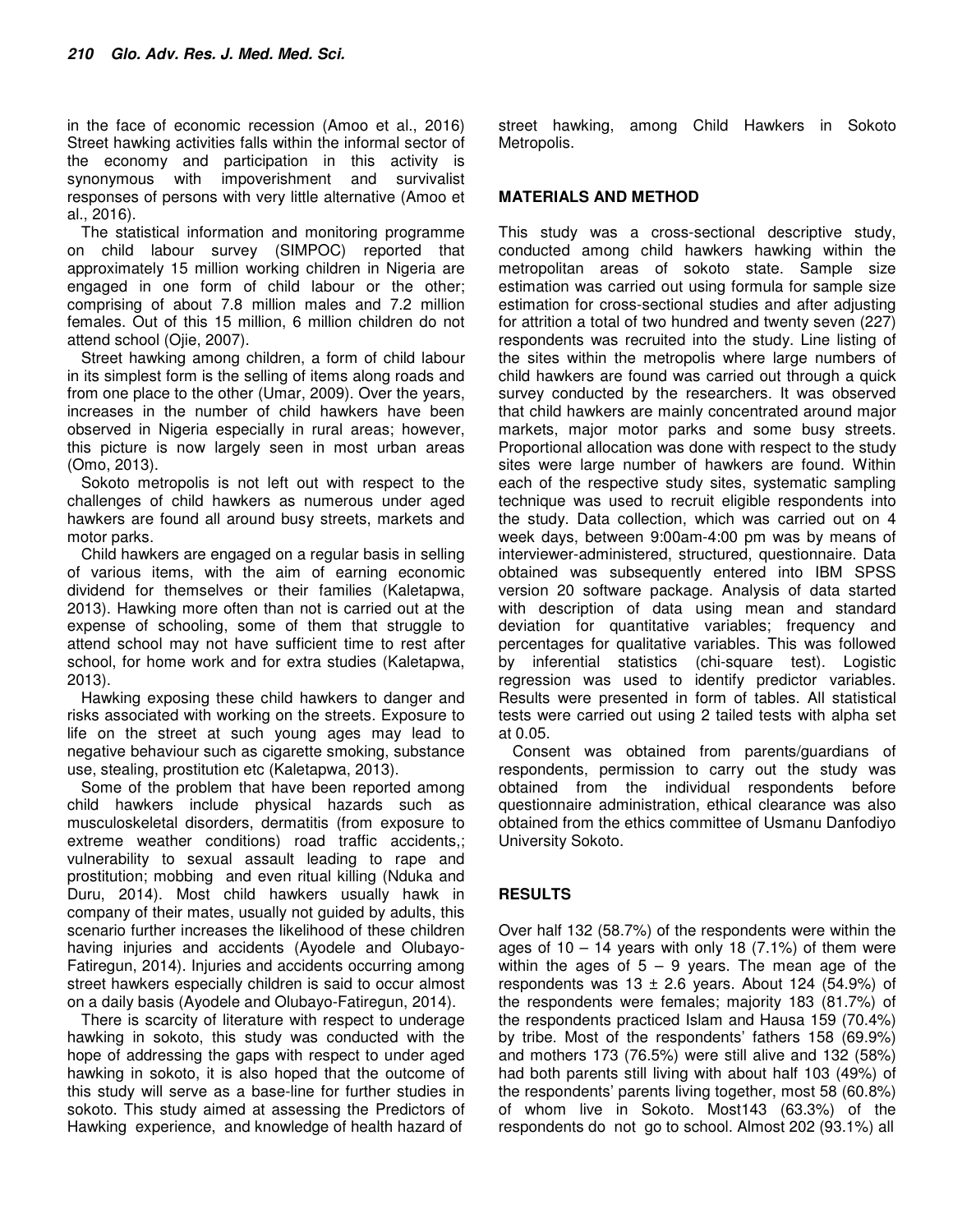| <b>Variables</b>            |                       | Frequency    | Percentage |
|-----------------------------|-----------------------|--------------|------------|
| Age (years)                 | $5-9$                 | 18           | 7.1        |
| $13 + 2.6$                  | $10 - 14$             | 132          | 58.7       |
|                             | >14                   | 77           | 34.2       |
| Gender                      | Male                  | 102          | 45.1       |
|                             | Female                | 124          | 54.9       |
| Religion                    | Islam                 | 183          | 81.7       |
|                             | Christianity          | 41           | 18.3       |
| Tribe                       | Hausa                 | 159          | 70.4       |
|                             | Fulani                | 23           | 10.23      |
|                             | Yoruba                | 22           | 9.7        |
|                             | Igbo                  | 21           | 9.3        |
|                             | Others                | $\mathbf{1}$ | 0.4        |
| Is father alive             | Yes                   | 158          | 69.9       |
|                             | <b>No</b>             | 68           | 30.1       |
| Is mother alive             | Yes                   | 173          | 76.5       |
|                             | No                    | 53           | 23.5       |
| Are parents living together | Yes                   | 103          | 49         |
|                             | No                    | 107          | 51         |
| Parents reside in sokoto    | Yes                   | 59           | 60.8       |
|                             | No                    |              |            |
| Do you go to school         | Yes                   | 83           | 36.7       |
|                             | No                    | 143          | 63.3       |
| Category of street child    | Street child          | 15           | 6.9        |
|                             | Child on street       | 202          | 93.1       |
| When do you hawk            | Morning only          | 6            | 2.7        |
|                             | Afternoon only        | 40           | 18.1       |
|                             | Evening only          | 29           | 13.1       |
|                             | Morning and afternoon | 22           | 10         |
|                             | The whole day         | 124          | 56.1       |

**Table 1.** Demographic characteristics of respondents

**Table 2.** Types of commodities being hawked by respondents

| Types of products being hawked* | <b>Frequency</b> | Percentage |
|---------------------------------|------------------|------------|
| Sachet water                    | 121              | 65.4       |
| Soft drinks                     | 25               | 14.0       |
| Snacks                          | 33               | 17.9       |
| Confectionaries                 | 33               | 18.8       |
| Fruits                          | 21               | 12.1       |
| Groundnut                       | 73               | 39.2       |
| Tiger nut                       | 51               | 29.1       |
| Tomatoes                        | 37               | 21.3       |
| Cooked food                     | 43               | 22.9       |
| Vegetables                      | 40               | 22.5       |
| Detergent                       | 18               | 10.3       |

\*Multiple responses allowed

the respondents were "child on street" with over half 124 (56.1%) of them hawk the whole day. (Table 1)

The highest sold product by the respondents was sachet water 121 (65.4%) followed by groundnut 73 (39.2%) while the least sold was detergent 18 (10.3%). (Table 2)

Majority 197 (87.6%) of the respondents hawked due to inadequate family income; parents were unemployed 163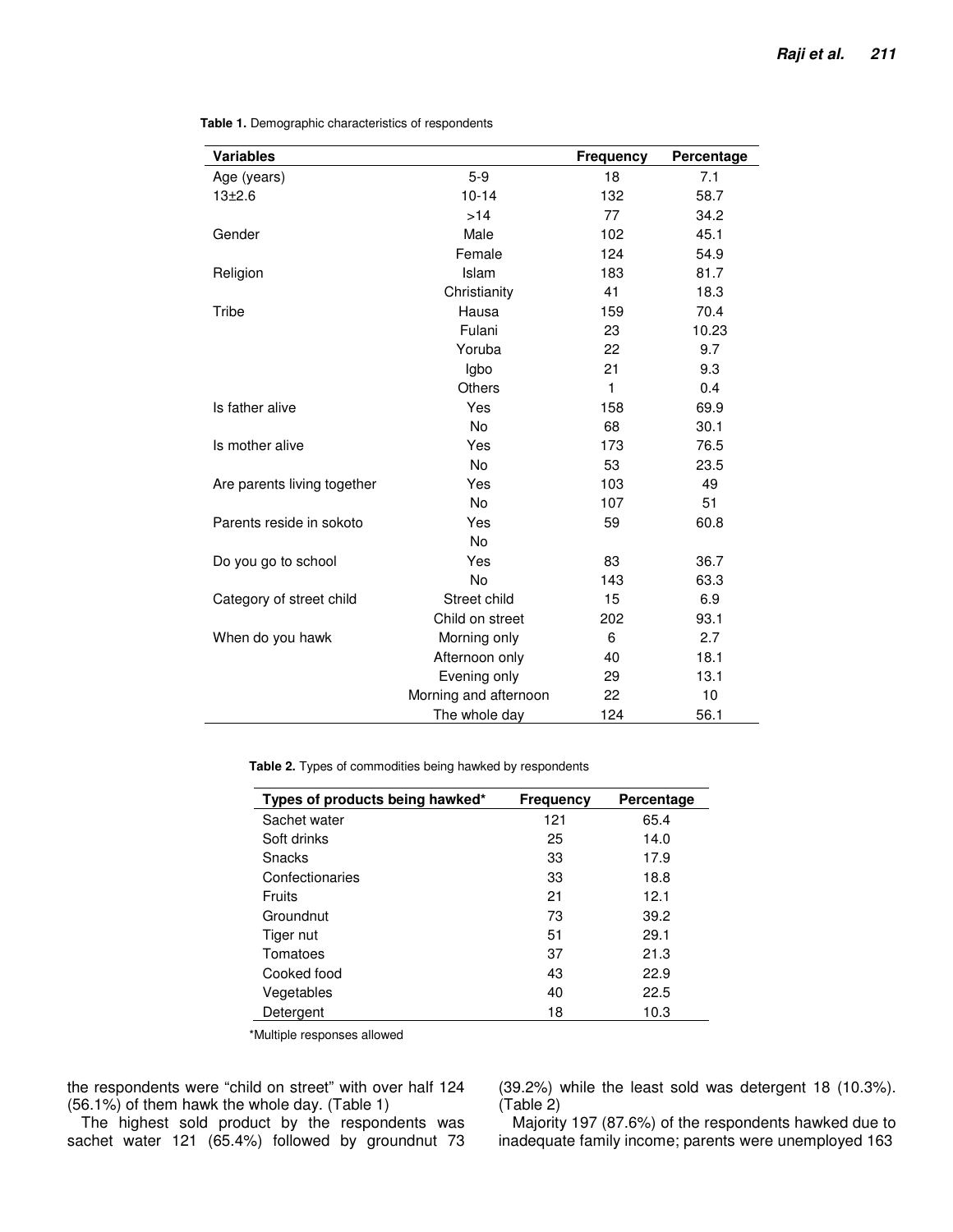| <b>Variables</b>                        |     | <b>Frequency</b> | Percentage |
|-----------------------------------------|-----|------------------|------------|
| Hawking due to inadequate family income | Yes | 197              | 87.6       |
|                                         | No. | 28               | 12.4       |
| Parents are unemployed                  | Yes | 163              | 72.4       |
|                                         | No. | 62               | 27.6       |
| Parents forced child to hawk            | Yes | 42               | 18.7       |
|                                         | No. | 183              | 81.3       |
| To support family                       | Yes | 203              | 90.6       |
|                                         | No. | 21               | 9.4        |
| To make some money for self             | Yes | 182              | 81.3       |
|                                         | No. | 42               | 18.8       |
| Am happy hawking                        | Yes | 77               | 34.2       |
|                                         | No. | 148              | 65.8       |
| Would you like to stop hawking          | Yes | 175              | 77.8       |
|                                         | No  | 150              | 22.2       |

**Table 3.** Reasons respondents gave for hawking

**Table 4.** Street hawking experience of respondents

| <b>Variables</b>                                                             |     | <b>Frequency</b> | Percentage |
|------------------------------------------------------------------------------|-----|------------------|------------|
| Do you sometimes feel unhappy because you are hawking?                       | Yes | 142              | 77.6       |
|                                                                              | No  | 50               | 22.4       |
| Have you ever been forced into joining a street gang                         | Yes | 27               | 12.1       |
|                                                                              | No. | 196              | 87.9       |
| Have you ever been involved in Road traffic accident while hawking           | Yes | 75               | 33.5       |
|                                                                              | No. | 149              | 66.5       |
| Have you ever incurred injuries in the course of hawking                     | Yes | 161              | 72.2       |
|                                                                              | No. | 62               | 27.8       |
| Have you ever experienced physical violence while hawking                    | Yes | 93               | 42.1       |
|                                                                              | No  | 128              | 57.9       |
| Have you ever been sexually harassed in the course of hawking                | Yes | 44               | 19.7       |
|                                                                              | No  | 179              | 80.3       |
| Have you been raped while hawking                                            | Yes | 10               | 4.5        |
|                                                                              | No  | 213              | 95.5       |
| Have you ever had sex for money while hawking                                | Yes | 5                | 2.2        |
|                                                                              | No  | 218              | 97.8       |
| Have you ever had an unwanted pregnancy                                      | Yes | 8                | 3.6        |
|                                                                              | No  | 213              | 96.4       |
| Did any of your colleagues ever offered you cigarette to smoke while hawking | Yes | 32               | 14.3       |
|                                                                              | No. | 191              | 85.7       |
| Did any of your colleagues ever offered you alcohol to drink while hawking   | Yes | 14               | 6.3        |
|                                                                              | No  | 209              | 93.7       |

(72.4%); were forced to hawk by parents 183 (81.3%); to support family 203 (90.6%) and to make some money for themselves 182 (81.3%).About three quarter 148 (65.8%) of the respondents were happy hawking. Majority 175 (77.8%) of them would like to stop hawking. (Table 3)

Majority of the respondents were not happy hawking 142 (77.6%). About a third of respondents had been involved in RTA while hawking (33.5%), less than a fifth of respondents had been sexually harassed while

hawking (19.7%), 10 (4.5%) of respondents reported having ever been raped while hawking, 2 (97.8%) have ever had sex for money while hawking, 8(3.6%) had ever had unwanted pregnancy, 32 (14.3%) had ever been offered cigarette by colleagues to smoke while hawking and 14 (6.3%) had ever been offered alcohol to drink by colleagues while hawking. (Table 4)

A quarter 56 (25.1%) of the respondents did not know that exposure to extreme weather conditions is a hazard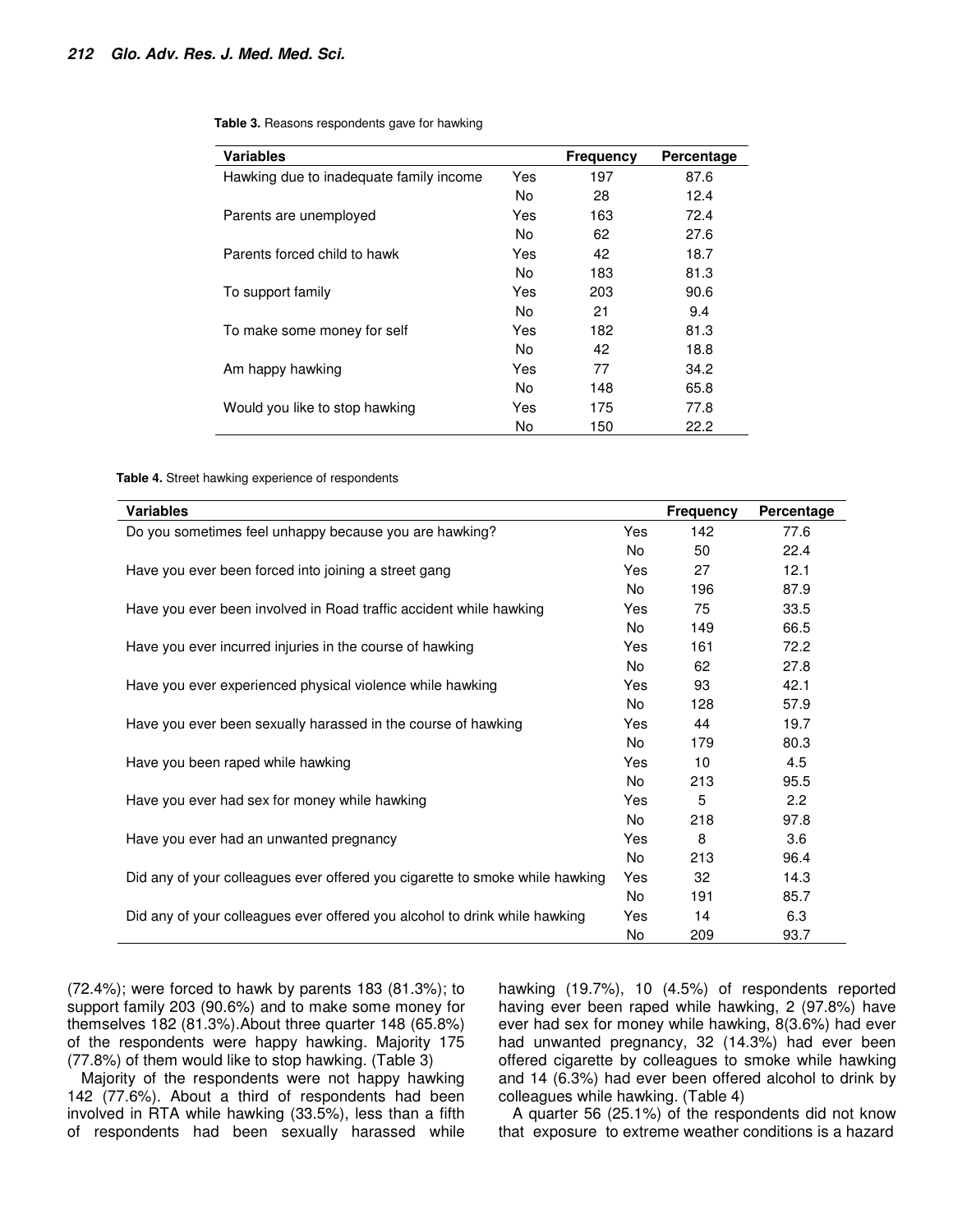**Table 5.** Knowledge of hazards associated with street hawking

| <b>Variables</b>                                                     |                      | <b>Frequency</b> | Percentage |
|----------------------------------------------------------------------|----------------------|------------------|------------|
| Is exposure to extreme weather conditions a hazard of street hawking | Correct responses    | 167              | 74.9       |
|                                                                      | In correct responses | 56               | 25.1       |
| Is road traffic accident a hazard of street hawking                  | Correct responses    | 178              | 79.8       |
|                                                                      | In correct responses | 45               | 20.2       |
| Is sexual harassment a hazard of street hawking                      | Correct responses    | 151              | 68         |
|                                                                      | In correct responses | 70               | 31.5       |
| Can kidnapping be a hazard of street hawking                         | Correct responses    | 122              | 55         |
|                                                                      | In correct responses | 100              | 45         |
| Can hawkers experience physical violence                             | Correct responses    | 164              | 73.5       |
|                                                                      | In correct responses | 59               | 26.5       |
| Is exposure to hard drugs a hazard of street hawkers                 | Correct responses    | 109              | 49.1       |
|                                                                      | In correct responses | 113              | 50.9       |
| Knowledge of health hazard of street hawking                         | Poor knowledge       | 74               | 33.2       |
|                                                                      | Good knowledge       | 149              | 66.8       |

#### 64.3+/-32.5

**Table 6.** Predictors of Sexual harassment among chid hawkers

| <b>Variables</b>        | в        | S.E. | Wald   | P-value | OR    | 95% C.I. for OR |       |
|-------------------------|----------|------|--------|---------|-------|-----------------|-------|
|                         |          |      |        |         |       | Lower           | Upper |
| Gender                  | $-2.181$ | .510 | 18.280 | .000*   | .113  | .042            | .307  |
| Attend school           | .175     | .396 | .195   | .658    | 1.191 | .548            | 2.588 |
| Father alive            | - 167    | .492 | .116   | .734    | .846  | .323            | 2.219 |
| Mother alive            | $-1.008$ | .515 | 3.834  | .050    | .365  | .133            | 1.001 |
| Parents living together | .443     | .473 | .876   | .349    | 1.557 | .616            | 3.935 |

 $*$  p<.0001

|  | Table 7. Predictors of Child hawker being raped |  |  |  |  |
|--|-------------------------------------------------|--|--|--|--|
|--|-------------------------------------------------|--|--|--|--|

| <b>Variables</b>        | в        | S.E.  | Wald  | P-value | OR    |       | 95% C.I. for OR |
|-------------------------|----------|-------|-------|---------|-------|-------|-----------------|
|                         |          |       |       |         |       | Lower | Upper           |
| Gender                  | $-2.182$ | 1.096 | 3.963 | $.047*$ | .113  | .013  | .967            |
| Attend school           | $-259$   | .802  | .104  | .747    | .772  | .160  | 3.717           |
| Father alive            | $-2.225$ | .940  | 5.603 | $.018*$ | .108  | .017  | .682            |
| Mother alive            | $-1.803$ | .989  | 3.321 | .065    | .165  | .024  | 1.146           |
| Parents living together | 1.447    | 162   | 1.552 | .213    | 4.252 | .436  | 41.443          |

 $*$  p $< .05$ 

of street hawking, a fifth 45 (20.2%) of them did not know that RTA is a hazard of street hawking, about a third 70 (31.5%) of them did not know that sexual harassment is a hazard of street hawking, almost half 100 (45%) of them did not know that kidnapping is a hazard of street hawking, about a quarter 59 (26.5%) of them did not know that hawkers can experience physical violence, half 113 (50.9%) of them did not know that exposure to hard drugs is a hazard of street hawking. About a third 74 (33.2%) of the respondents had poor knowledge of health hazard of street hawking with a mean knowledge score of  $64.3 \pm 32.5$ . (Table 5)

Females were 8.8 times more likely to have been sexually harassed compared to males, and this was statistically significant after controlling for the effects of whether they attended school, father alive, mother alive and parent living together (OR = 8.84,  $p < .0001,95\%$  CI [.042 - .307]). (Table 6)

Female hawkers were 8.84 times more likely of being raped compared to males and this was statistically significant after controlling for the effects of whether they attended school, whether their fathers and mothers were alive or parents living together (OR 8.84,  $p = .047, 95\%$ CI [.013 - .967]). Hawkers whose father were not alive were 9.3 times more likely to have been raped and this was statistically significant after controlling for the effects of the children's gender, whether they attended school, whether their mothers were alive and parents living together (OR = 9.3,  $p = .018$ , 95% CI [.017 - .682]). (Table 7)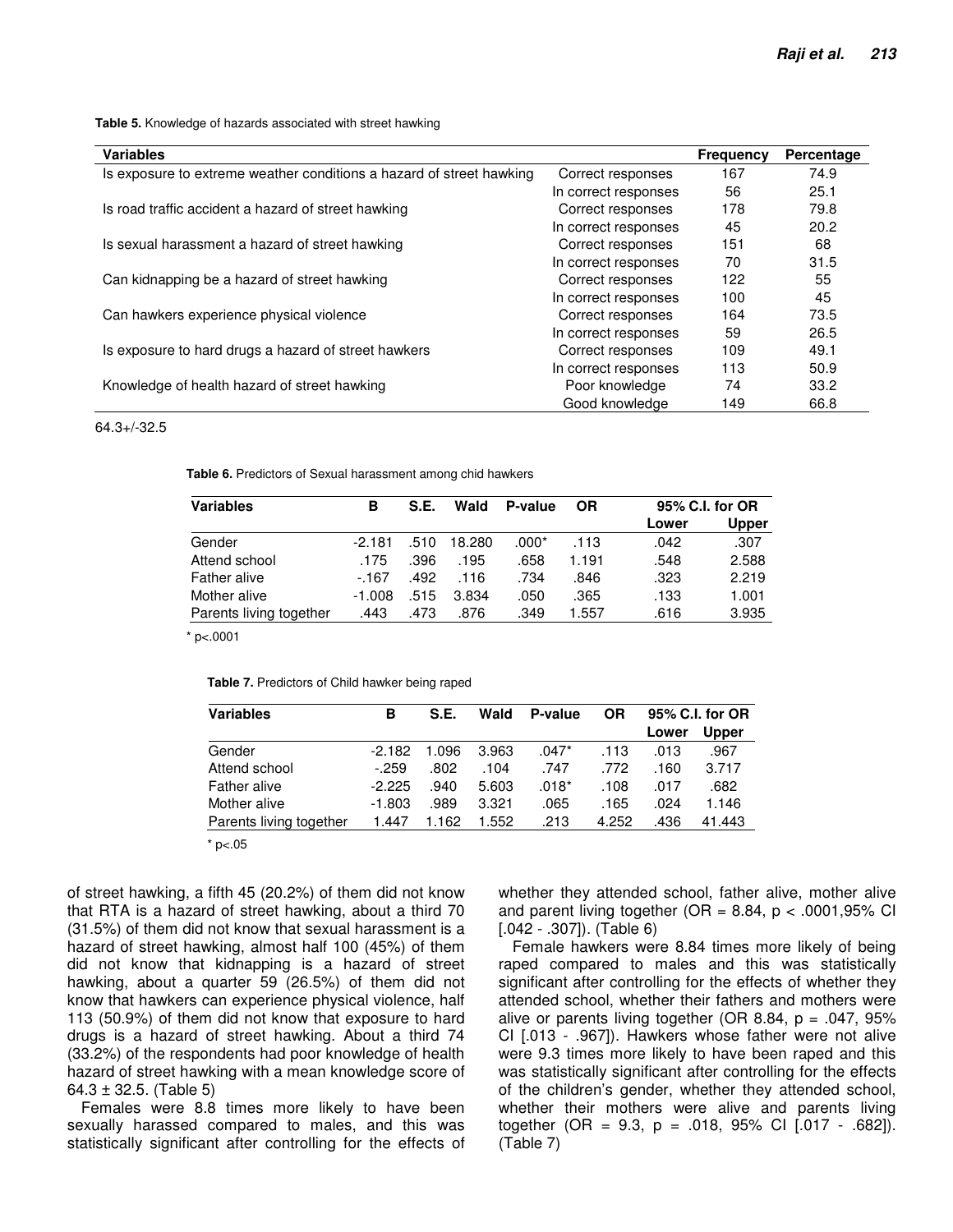| <b>Variables</b>        | в        | S.E.  | Wald   | P-value  | <b>OR</b> | 95% C.I. for OR |              |
|-------------------------|----------|-------|--------|----------|-----------|-----------------|--------------|
|                         |          |       |        |          |           | Lower           | <b>Upper</b> |
| Age                     | 0.32     | 0.69  | 0.209  | 0.648    | 1.032     | 0.901           | 1.182        |
| Gender                  | 0.581    | 0.337 | 2.972  | 0.085    | 1.787     | 0.924           | 3.458        |
| Attend school           | $-1.250$ | 0.377 | 10.991 | $0.001*$ | 0.287     | 0.137           | 0.600        |
| <b>Father alive</b>     | $-0.201$ | 0.452 | 0.197  | 0.657    | 0.818     | .338            | 1.983        |
| Mother alive            | 0.827    | 0.510 | 2.631  | 0.105    | 2.287     | 0.842           | 6.217        |
| Parents living together | 0.796    | 0.415 | 3.683  | 0.055    | 2.218     | 0.983           | 5.002        |
| Duration of hawking     | $-0.005$ | 0.08  | 0.326  | 0.568    | 0.995     | 0.979           | 1.012        |

**Table 8.** Predictors of Respondents' knowledge of hazard associated with street hawking

 $*$  p<0.05

Hawkers that did not attend school were 3.5 times more likely to have poor knowledge of hazard associated with street hawking and this was statistically significant after controlling for the effects of their ages, gender, whether father is alive, whether mother is alive, parent living together and duration of hawking ( $OR = 3.5$ , p <0.001, 95% CI [0.137 – 0.600]. (Table 8)

### **DISCUSSION**

Developing countries such as Nigeria are burdened with over population leading to high rates of unemployment thus contributing to the large number of people seen on the streets engaging in hawking activities. Street hawking or vending in developing countries is attracting a rising interest amongst researchers (Olutunde, 2013; Ugochukwu et al., 2012) due to the various health, social, and economic implications to those who engage in the trade (Amoo et al., 2012; Ashimolowo et al., 2010; Esin et al., 2005). The need to continually provide for the family in the midst of unfriendly conditions has led women, men, youths and children in particular, to engage in street hawking activities (Ekpenyong and Nkereuwuem, 2011).

This study revealed that over half of the hawkers were children between the ages of 10 and 14 years. Children are preferred to adults in hawking because they are cheap labour to the employer (Anumaka, 2012; Arhedo et al., 2011). This is a cause for concern, as children of this age group ought to still be under tutelage of parents and guardians and not left totally unsupervised.

The involvement of children in street hawking constitutes child labour, which is a form of child abuse (United Nation Children Fund (UNICEF), 2003). The International Labour Organization has estimated that over 200 million children aged 5 to 17 years are engaged in child labour (United Nation Children's Fund (UNICEF), 2012). Over 10 millions of these children live and work on the streets and this number has increased with global population growth, urbanization and rural-urban migration (International Labour Office (ILO), 2006). The International Convention on the Right of the Child held in 2000 which hosted all the member states of the United

nations agreed that every child must be protected against all forms of exploitation, indecent or degrading treatment, including child labour, abduction and sale (United Nation Children's Fund (UNICEF), 2000).

Policies regarding child labour in Nigeria are contained in the Child Rights Act (CRA) passed by the National Assembly. The act having been enacted at the National level by the Federal Government of Nigeria, the State Governments were expected to formally adopt and adapt the act for domestication as state laws (issues of child rights and protection are on the residual list of the Nigerian constitution), giving states exclusive responsibility and jurisdiction to make laws relevant to their specific situations (United Nation Children Fund (UNICEF), 2003). The bill, in accordance with the decision made at the International Convention ensures that every child born is given the fullest opportunity for self- realization and development (Amoo et al., 2012). A key provision of the CRA states that using children for hawking is a punishable offence under the act. In spite of this law, the streets of major towns and cities in Nigeria are flooded with children who sell various items, this may be because the CRA has only been promulgated into law in 15 of the 36 states of Nigeria and Sokoto state, the study location is yet to promulgate the CRA into law (Olutunde, 2013; Ugochukwu et al., 2012; Ashimolowo et al., 2010).

In this study, about two  $-$  third of the hawkers had either dropped out of school or never went to school. This is much higher than that reported in Uyo, South southern Nigeria and Ibadan, Southwestern Nigeria, where more than a quarter of the children had either dropped out of school or never went to school at all (Abisoye, 2013; Ofonime and Chukwuemeka, 2015). This poses a serious threat to the achieving basic primary education for many of these children who would probably end up growing to become illiterate adults. The Nigeria Demographic and Health Survey (NDHS) 2013 reported that 38% of women and 21% of men have no education (Federal Republic of Nigeria, 2013). These adults may also have had no opportunity to attend school as a result of engaging in some money making activities during school hours in their childhood years.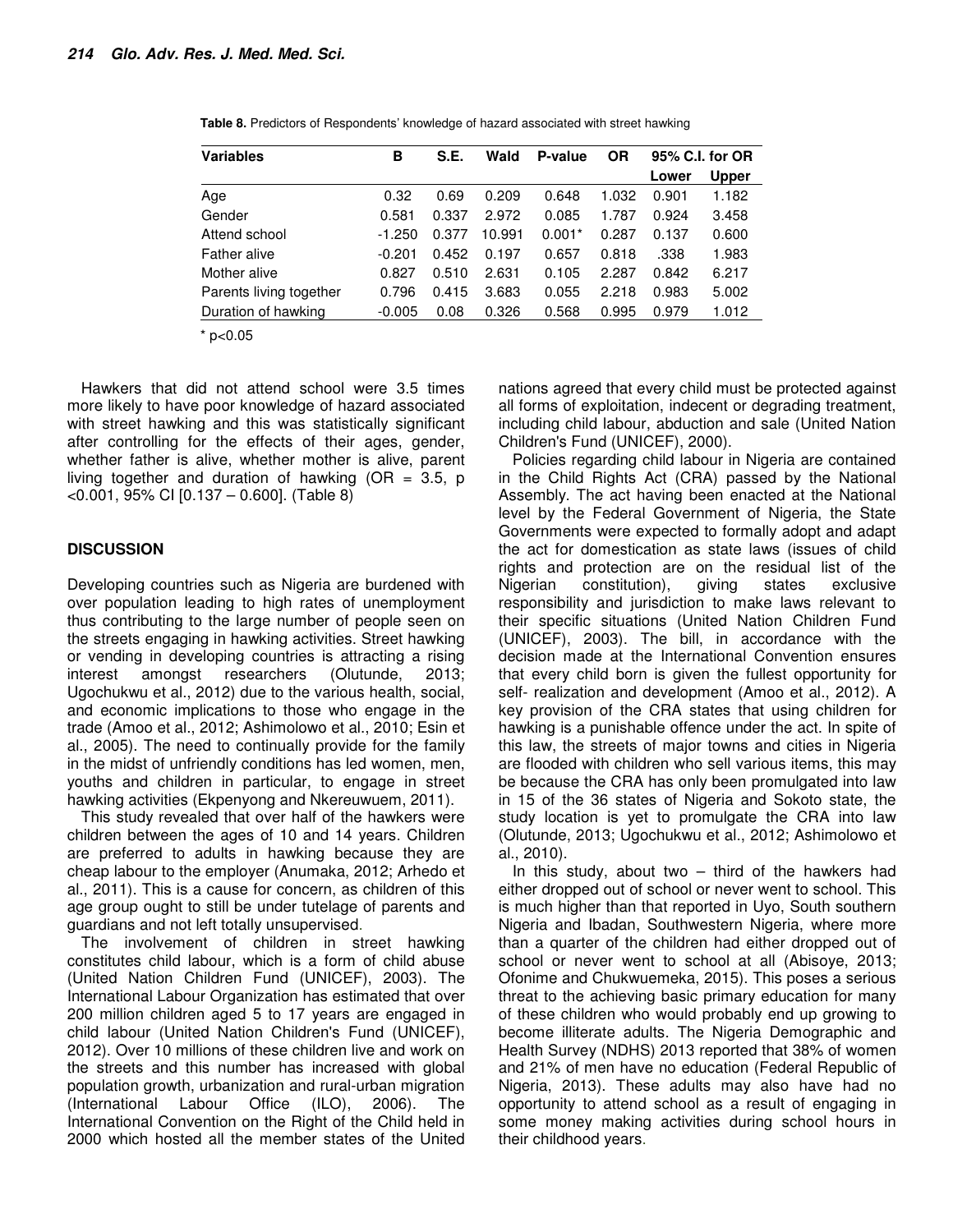The preponderance of female hawkers has been similarly reported in other studies conducted in Nigeria (Fetuga et al., 2005; Omokhodion and Omokhodion, 2001) but differs from reports from South Africa and Brazil (Raffaeli et al., 2000). These findings are not surprising because in a typical African cultural setting, it is believed that the training of female children is not beneficial to their families. A male child usually retains the family name and possessions while the girl child is thought to be useful only to her husband. Thus, the females are less likely to attend school and are either given out in early marriage or sent to live with relatives as "house-helps" all in a bid to assist in the family finances. This study concurred to this fact, as over half of the hawkers were females.

The study revealed that child hawkers had high level of knowledge of the various hazards associated with street hawking and high overall knowledge, with 66.8% of them having good knowledge of hazards associated with street hawking. This is not surprising considering the fact that majority of these hawkers have experienced one hazard from the other ranging from RTAs, physical violence, sexual harassment to mention but a few. Hawkers that did not attend school were more likely to have poor knowledge of hazard associated with street hawking. Education is an important tool in economic development, yet it has been reported that forty percent of Nigerian children aged 6-11 years do not attend school which is in keeping with National statistics of a high rate of out of school children in Nigeria (United Nation Children's Fund (UNICEF), 2000). This had significantly increased to 66.1% according to NDHS 2013 (Federal Republic of Nigeria, 2013).

The major reasons given by hawkers for indulging in street trading was not because they were forced by their parents, but it's was due to inadequate family income and the need to support their families. This was attributable to the fact that majority of their parents were unemployed. This is consistent with other studies that reported that low wages contributed to incidents of street trading and child labour as children attempt to help support their families (Ashimolowo et al., 2010; Akpan and Oluwabamide, 2010; Onuzulike, 2007). Key findings of a study carried out in 2010 among 175 child hawkers in Uyo, Nigeria, were that street hawking was attributed to unemployment and poverty (George, 2011). Similar findings were reported in a study in 2014 among 300 hawkers in Aba, Nigeria (United Nation Children Fund (UNICEF), 2011). Almost all respondents in this study were "children on street" despite having most of their parents alive and living in Sokoto.

Furthermore, over 80% of the children in this study reported hawking in order to earn a living despite having most of their parents still alive. This is higher than 30% reported by a study in Uyo. This may be as a result of being major bread – winner of their families perhaps due

to their parents' unemployed or underemployed or that their parents were just nonchalant about the wellbeing of their children. In addition, socio-culturally, unlike in Western cultures, majority of the people in African societies view forms of child labour like street hawking as a natural growth and development process for maturity of children to be able to withstand the challenges of earning a living in adulthood (Omo, 2013). This explains why the children are so readily sent out to earn a living. Children are seen in many traditional African societies as cheap workforce. This encourages large family sizes without due consideration to what it entails to care for them.

Majority of the street hawkers in this study had been exposed to one or more hazard during the course of trading. Physical injuries were reported by over three – quarter of the hawkers in this study. This could be to due to incessant falls while trying to catch – up with prospective customers, or a sequel to physical assaults as they need to defend themselves against robbers or customers who try to take advantage of them. Injuries also occurred due to road traffic accident, which was reported by a third of the respondents. Road traffic accidents, one of the commonest hazards of hawking, have also been reported by other researchers (Olutunde, 2013; Abisoye, 2013). The involvement of these hawkers in road traffic accidents was not surprising as its clearly apparent how these hawkers can easily be knocked down by moving vehicles and motorcycles. Sokoto, though not as busy as some commercial cities like Kano, Aba, Onitsha and Lagos, vehicle drivers and motorcyclists in this state are very impatient, reckless and nonchalant in their driving making these hawkers more prone.

Almost a fifth of the hawkers were sexually harassed with the female hawkers more likely to have been sexually harassed when compared to their male counterparts a finding, which conforms to reports from other parts of the country (Olutunde, 2013; Ugochukwu et al., 2012; Amoo et al., 2012; Nduka and Duru, 2014). A couple of the hawkers were raped, particularly those whose fathers were not alive with the females much more likely to be raped compared to the males. The care and up – bring of a child or children is strongly dependents on the parents with the father not only serving as the head of the family, providing their needs but guiding and protecting his children from weird social practice like rape, which occurs more often among females.

It is worthy of note that majority (77%) of the respondents were not happy with the job of hawking and were willing to quit. This is much higher than 50% reported in a study done in Uyo. A study among 1200 female children engaging in hawking across three States in Northern Nigeria revealed that 70% of child drop outs would quit hawking and go back to school if government and other stakeholders were to sponsor their education (Femi, 2011). Similar findings were reported in a study